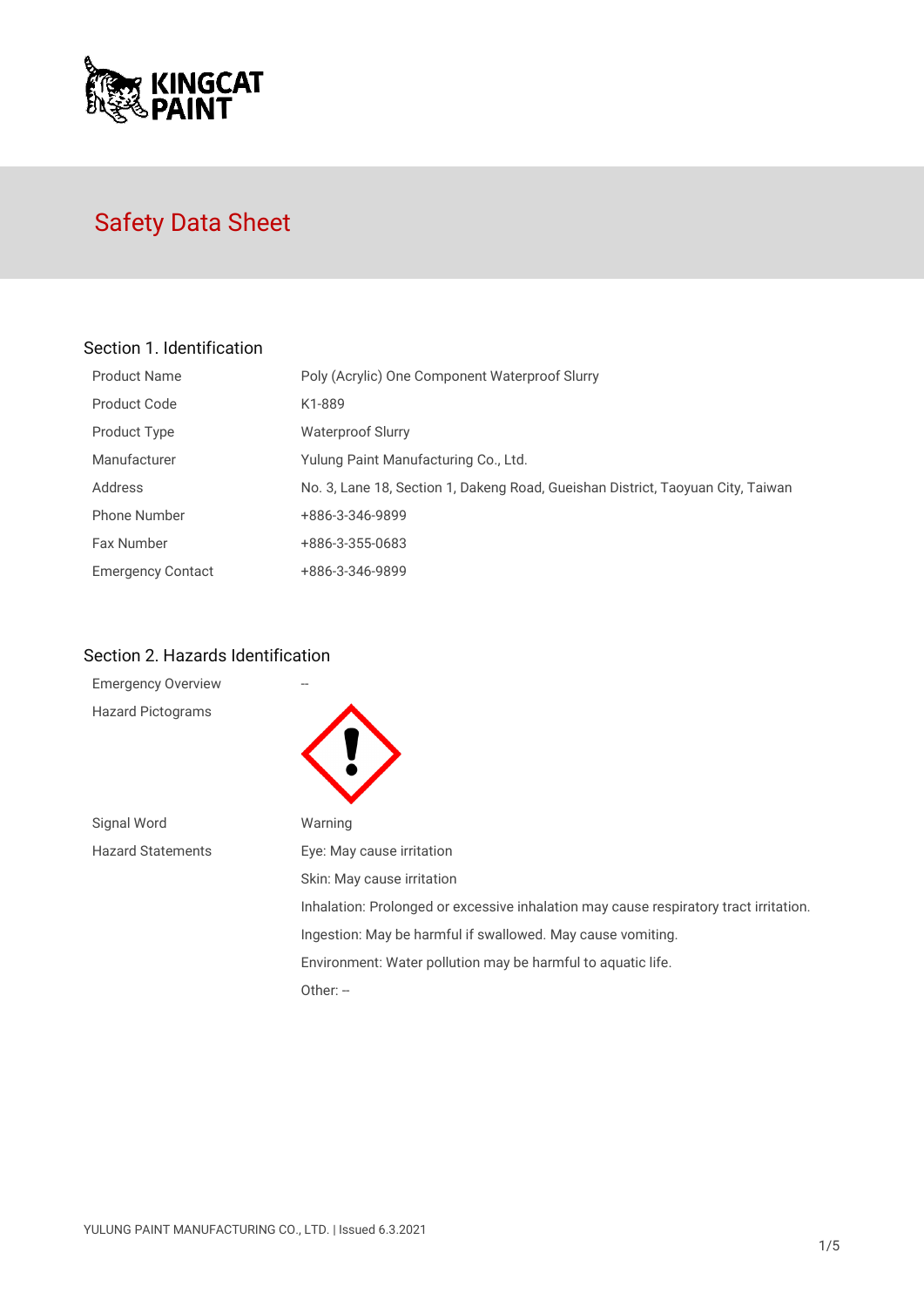## Section 3. Composition / Information on Ingredients

| Ingredient Name     | CAS Number | % by Weight |
|---------------------|------------|-------------|
| Acrylates Copolymer | 25133-97-5 | 55          |
| Calcium Carbonate   | 471-34-1   | 25          |

#### Section 4. First Aid Measures

| Eye Contact         | Immediately flush eyes with plenty of water for 15~20 minutes. Get medical             |
|---------------------|----------------------------------------------------------------------------------------|
|                     | attention, if irritation or symptoms of overexposure persists.                         |
| <b>Skin Contact</b> | Immediately wash skin with soap and plenty of water.                                   |
|                     | Get medical attention if irritation develops or persists.                              |
| Inhalation          | If inhaled, remove to fresh air. If not breathing, give artificial respiration or give |
|                     | oxygen by trained personnel. Seek immediate medical attention.                         |
| Ingestion           | If swallowed, DO NOT induce vomiting. Call a physician or poison control center        |
|                     | immediately. Never give anything by mouth to an unconscious person.                    |
| Other First Aid     | Due to possible aspiration into the lungs, DO NOT induces vomiting if ingested.        |
|                     | Provide a glass of water to dilute the material in the stomach. If vomiting occurs     |
|                     | naturally, have the person lean forward to reduce the risk of aspiration.              |

## Section 5. Fire Fighting Measures

| Extinguishing Media         | Use alcohol foam, carbon dioxide, dry chemical, or water fog or spray when fighting |
|-----------------------------|-------------------------------------------------------------------------------------|
|                             | fires involving this material.                                                      |
| <b>Protective Equipment</b> | As in any fire, wear Self-Contained Breathing Apparatus (SCBA), MSHA/NIOSH          |
|                             | (approved or equivalent) and full protective gear.                                  |

#### Section 6. Accidental Release Measures

| <b>Personal Precautions</b>      | Use proper personal protective equipment.                                             |
|----------------------------------|---------------------------------------------------------------------------------------|
| <b>Environmental Precautions</b> | Avoid runoff into storm sewers, ditches, and waterways.                               |
| Spill Cleanup Measure            | Absorb spill with inert material (e.g., dry sand and earth), then place in a chemical |
|                                  | waste container. Provide ventilation. Clean up spills immediately observing           |
|                                  | precautions in the protective equipment section.                                      |

## Section 7. Handling and Storage

| Handling | Use with adequate ventilation. Avoid breathing vapor and contact with eyes, skin and |
|----------|--------------------------------------------------------------------------------------|
|          | clothing.                                                                            |
| Storage  | Store in a cool, dry, well ventilated area away from sources of heat, combustible    |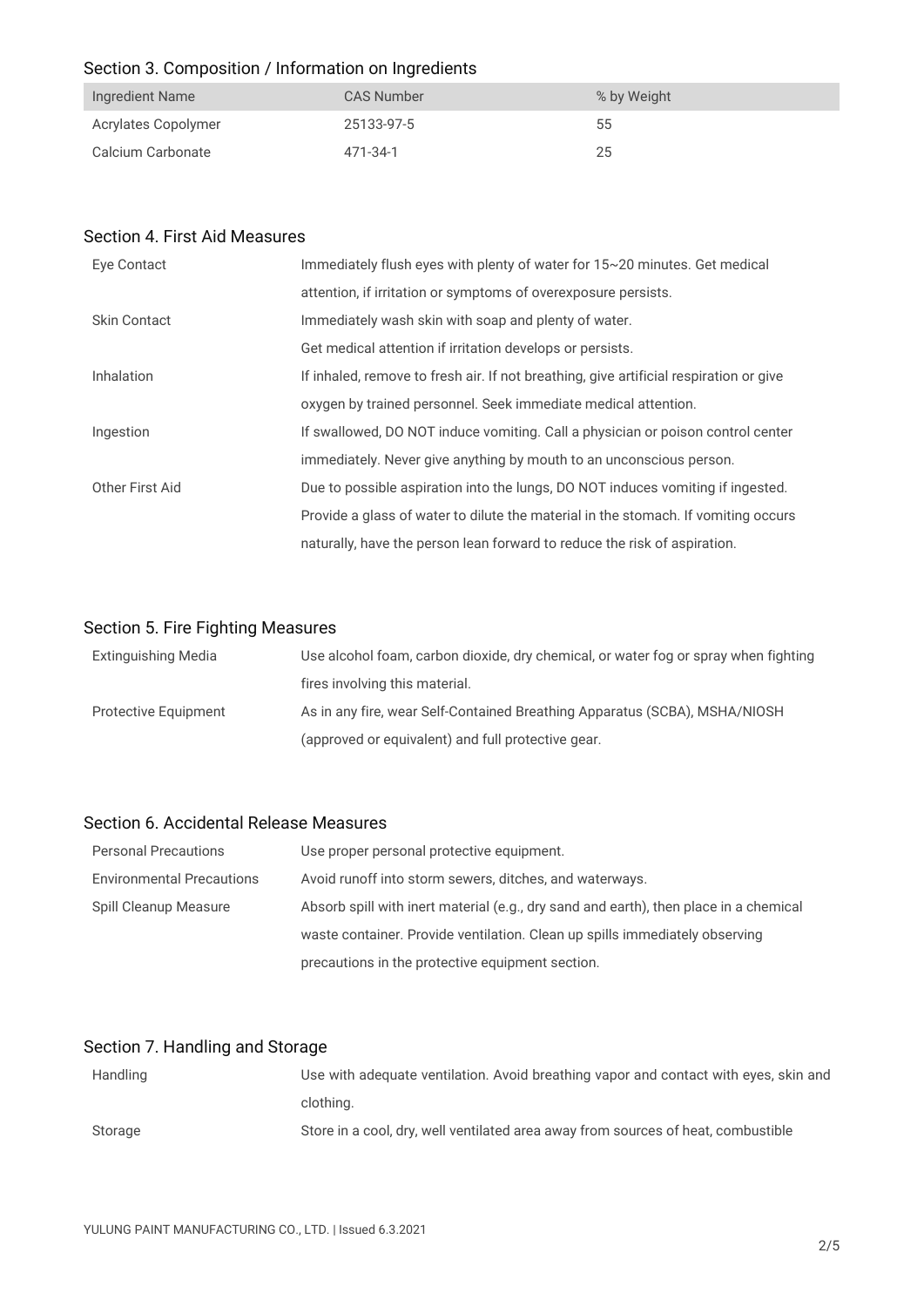materials, and incompatible substances. Keep container tightly closed when not in use. Hygiene Practices Wash thoroughly after handling. Avoid contact with eyes and skin. Avoid inhaling vapor or mist.

## Section 8. Exposure Control, Personal Protection – Exposure Guidelines

| <b>Engineering Controls</b>        | Use appropriate engineering control such as process enclosures, local exhaust             |
|------------------------------------|-------------------------------------------------------------------------------------------|
|                                    | ventilation, or other engineering controls to control airborne levels below               |
|                                    | recommended exposure limits. Good general ventilation should be sufficient to             |
|                                    | control airborne levels. Where such systems are not effective wear suitable personal      |
|                                    | protective equipment, which performs satisfactorily and meets OSHA or other               |
|                                    | recognized standards. Consult with local procedures for selection, training,              |
|                                    | inspection and maintenance of the personal protective equipment.                          |
| Eye / Face Protection              | Wear appropriate protective glasses or splash goggles.                                    |
| <b>Skin Protection Description</b> | Chemical-resistant gloves and chemical googles, face-shield and synthetic apron or        |
|                                    | coveralls should be used to prevent contact with eyes, skin or clothing.                  |
| <b>Respiratory Protection</b>      | An air-purifying respirator with an organic vapor cartridge or canister may be            |
|                                    | permissible under certain circumstances where airborne concentrations are expected        |
|                                    | to exceed exposure limits. Protection provided by air purifying respirators is limited.   |
|                                    | Use a positive pressure air supplied respirator if there is any potential for an          |
|                                    | uncontrolled release, exposure level are not known, or any other circumstances where      |
|                                    | air purifying respirators may not provide adequate protection.                            |
| <b>Other Protective</b>            | Facilities storing or utilizing this material should be equipped with an eyewash facility |
|                                    | and a safety shower.                                                                      |

#### Section 9. Physical and Chemical Properties

| <b>Physical Appearance</b>             | Liquid            | Odor                              | Waterborne Resin         |
|----------------------------------------|-------------------|-----------------------------------|--------------------------|
| Odor Threshold                         | --                | <b>Melting Point</b>              |                          |
| pH Value                               | $8 - 9.5$         | <b>Boiling Point</b>              | $>100^{\circ}$ C         |
| Flammability (Solid, Gas)              | Not Flammable     | <b>Flash Point</b>                |                          |
| Decomposition Temperature              | $\qquad \qquad -$ | Test Method (Closed / Opened Cup) | Closed Cup               |
| <b>Auto-Ignition Temperature</b>       | $-$               | Lower and Upper Explosive Limits  | $\overline{\phantom{a}}$ |
| Vapor Pressure                         | --                | <b>Vapor Density</b>              |                          |
| Density                                | 1 $q/cm^2$        | Solubility                        | Water Soluble            |
| Partition Coefficient n-octane / water | $-$               | <b>Evaporation Rate</b>           |                          |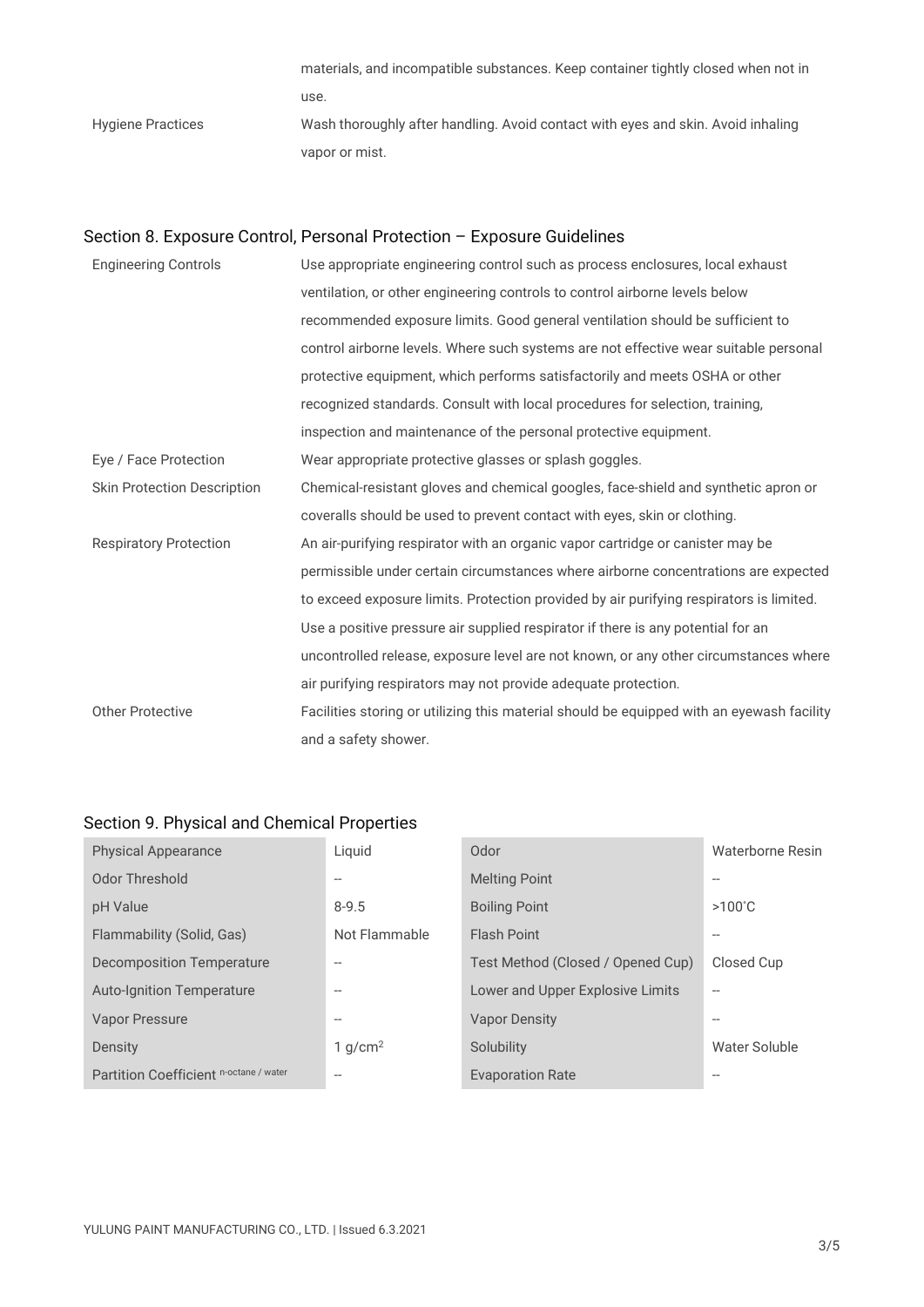#### Section 10. Stability and Reactivity

| <b>Chemical Stability</b>    | Stable under normal temperatures and pressures.                                            |
|------------------------------|--------------------------------------------------------------------------------------------|
| <b>Hazard Polymerization</b> | No Reported                                                                                |
| Conditions to Avoid          | Heat, flames, incompatible material, and freezing or temperatures below 32 <sup>°</sup> F. |
| Incompatible Materials       | Oxidizing agents. Strong acids and alkalis.                                                |

#### Section 11. Toxicological Information

| <b>Urgent Toxicant</b> | In high concentrations, vapors and spray mists are narcotic and may cause headache. |
|------------------------|-------------------------------------------------------------------------------------|
|                        | fatigue, dizziness and nausea. Ingestion may cause irritation and malaise.          |
| <b>Partial Effect</b>  |                                                                                     |
| Sensitization          | Not a skin sensitizer.                                                              |
| Long-Term Toxicity     | Prolonged skin contact may cause skin inflammation and redness.                     |
| <b>Special Effect</b>  |                                                                                     |

#### Section 12. Ecological Information

Toxicity Toxicity No toxicity data was found for the product.

#### Section 13. Disposal Considerations

| Waste Disposal | Consult with your local waste requirements or quidelines, if applicable, to ensure |
|----------------|------------------------------------------------------------------------------------|
|                | compliance. Arrange disposal in accordance to the EPA and/or local guidelines.     |

#### Section 14. Transport Information

| DOT UN Number    | Not Available                          |
|------------------|----------------------------------------|
| DOT Hazard Class | Not Available                          |
| IMDG.            | No declaration for transport required. |

#### Section 15. Regulatory Information

Taiwan Regulations Labeling and Hazard Communication of Hazardous Chemicals, Organic Solvents and Specific Chemical Substances, Standards of Permissible Exposure Limits at Job Site, Methods and Facilities Standards for the Storage, Clearance and Disposal of Industrial Waste.

#### Section 16. Other Information